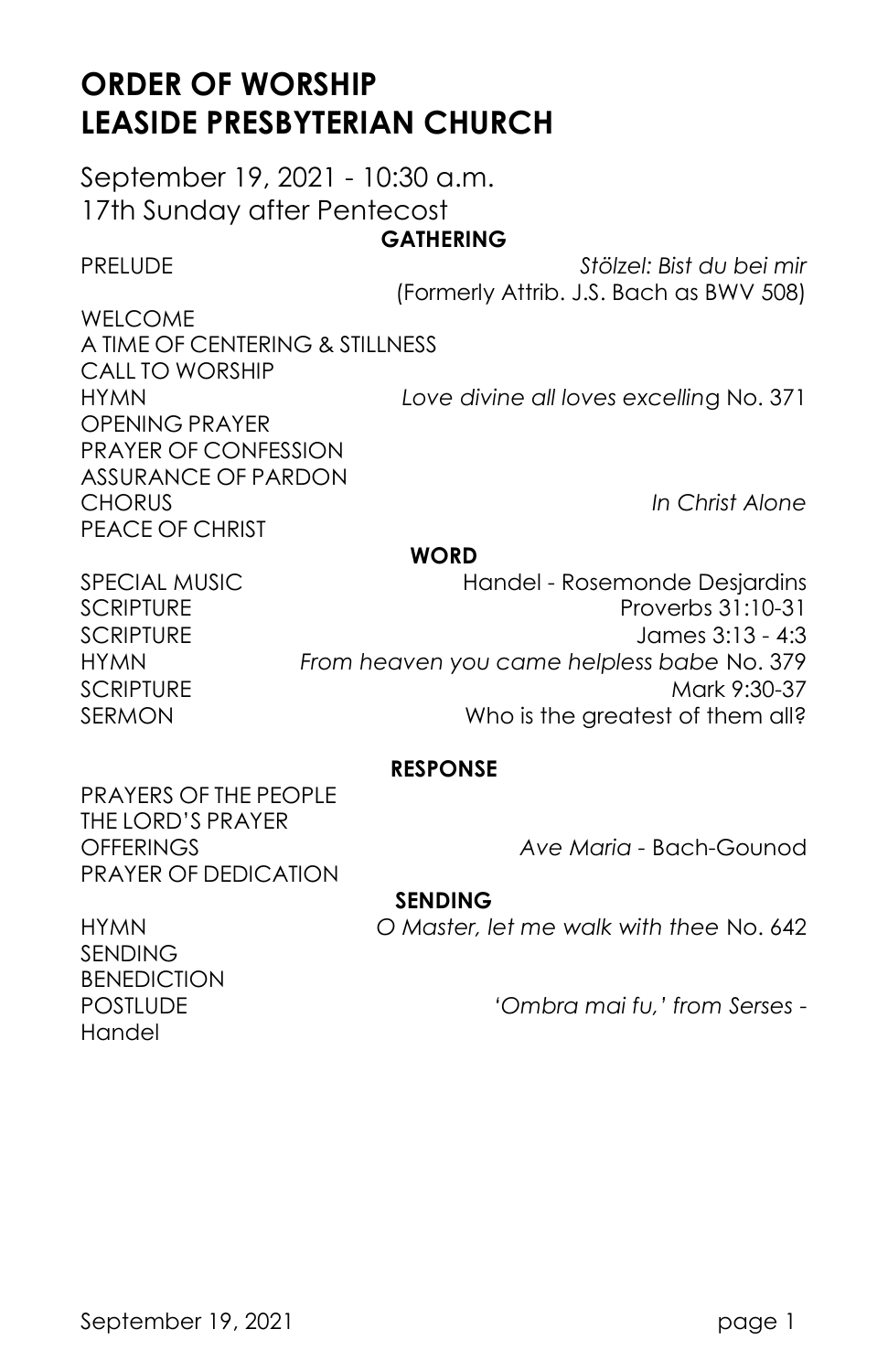CALL TO WORSHIP

- One: Our world offers many wide avenues and beautiful boulevards to walk;
- **All: Our God invites us to walk the road of service and sacrifice.**
- One: Our society suggests we put down our roots in the shallow soil of pleasure and greed.
- **All: Our God seeks to plant us on the banks of hope, watered by the rivers of joy and grace.**
- One: Our culture promotes achievement, success, climbing to the top, ringing the bell.
- **All: Our God tells us if we want to be first we need to go to the end of the line.**

# PRAYER OF CONFESSION

**All: We confess how much we are like those first disciples of Jesus, Wisdom from on high. Our cravings for more and more toss us about like leaves in the fall winds. We boast of our great wisdom, yet do not understand your ways of peace and gentleness. We do not plant ourselves in your hope and grace, and so reap harvests of disorder and conflict.**

> **Draw near to us, Gracious God, and forgive us. Draw us into your tender arms, and teach us peace, gentleness, the willingness to put the other first, the wisdom to serve instead of seize, so we might bring forth a harvest of righteousness, justice, and peace in the name of our Lord and Savior, Jesus Christ.**

# WORDS OF ASSURANCE

- One: This is the wisdom from above: God plants in us the forgiveness and healing we need, so we might share the good harvest of joy and mercy with everyone we meet.
- **All: Bathed in the living waters, fed by the Bread of life, we are given new life and hope. Thanks be to God, we are forgiven! Amen.**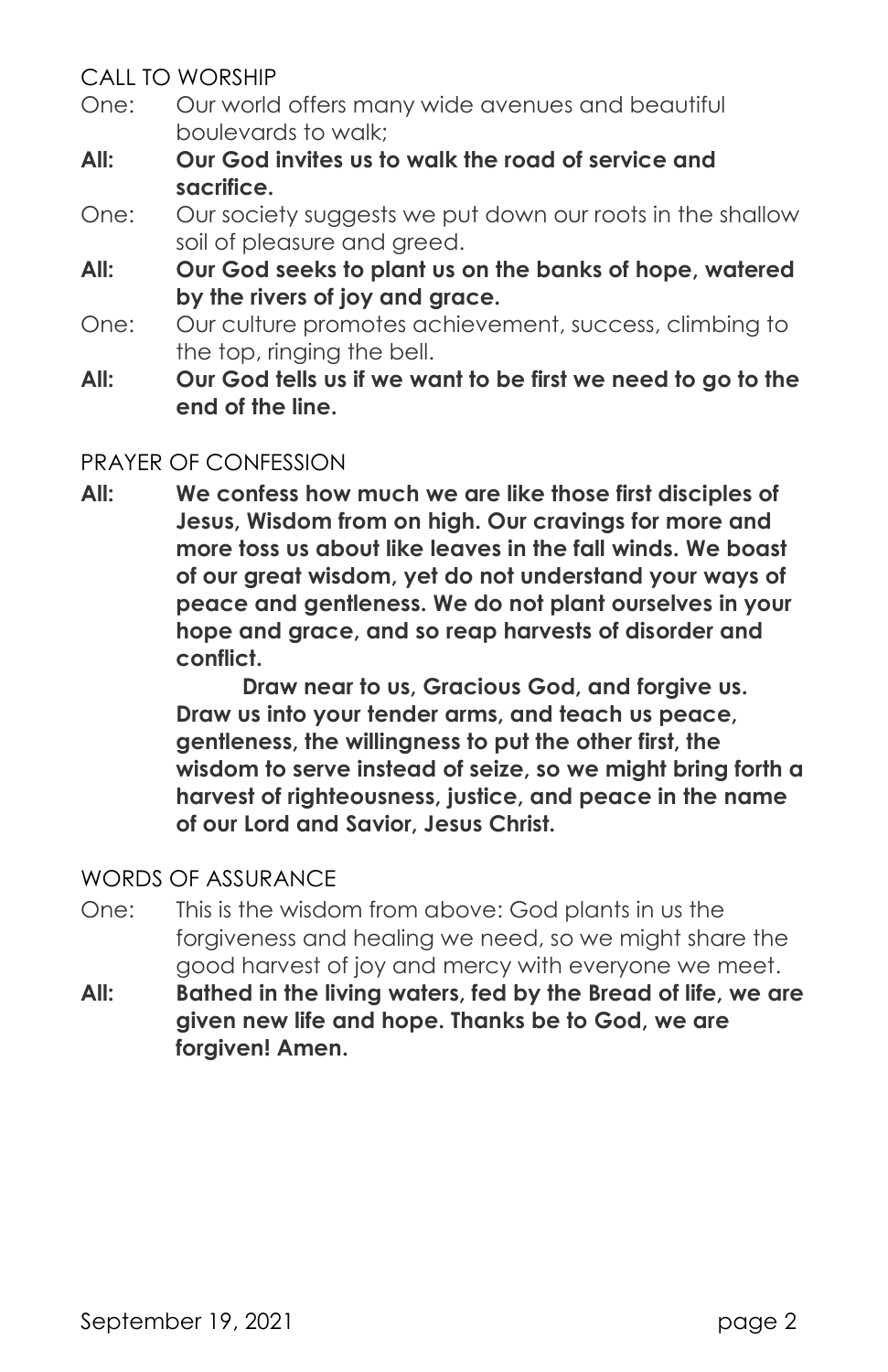# CHORUS: In Christ alone by Keith Getty | Stuart Townend

# Verse 1

In Christ alone my hope is found He is my light my strength my song This Cornerstone this solid Ground Firm through the fiercest drought and storm What heights of love what depths of peace When fears are stilled when strivings cease My Comforter my All in All Here in the love of Christ I stand

#### Verse 2

In Christ alone who took on flesh Fullness of God in helpless babe This gift of love and righteousness Scorned by the ones He came to save Till on that cross as Jesus died The wrath of God was satisfied For every sin on Him was laid Here in the death of Christ I live

## Verse 3

There in the ground His body lay Light of the world by darkness slain Then bursting forth in glorious Day Up from the grave He rose again And as He stands in victory Sin's curse has lost its grip on me For I am His and He is mine Bought with the precious blood of Christ

#### Verse 4

No guilt in life no fear in death This is the power of Christ in me From life's first cry to final breath Jesus commands my destiny No power of hell no scheme of man Can ever pluck me from His hand

September 19, 2021 **page 3**